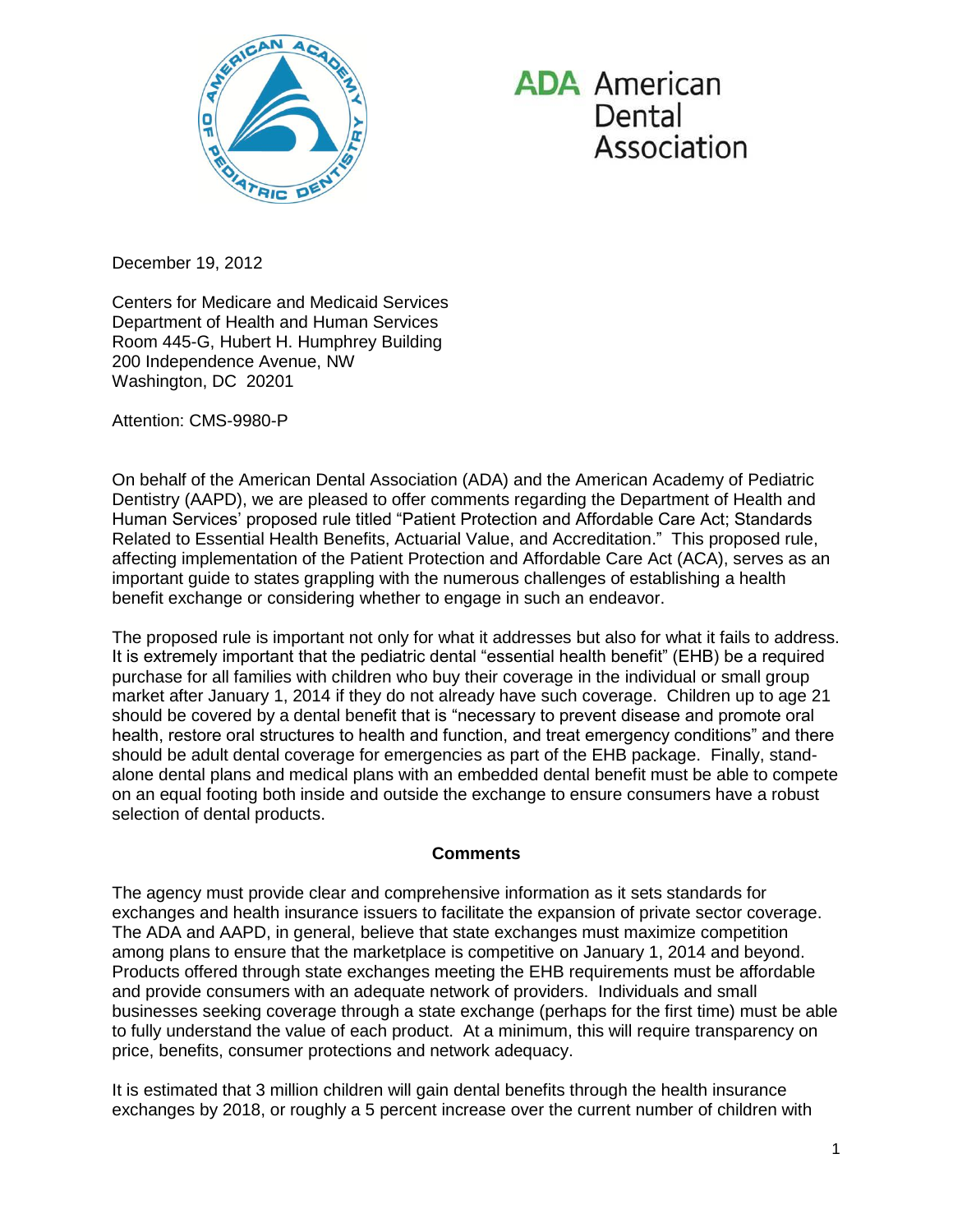private dental benefits.<sup>1</sup> It is important to note that a significant portion of children will also gain dental benefits outside of health insurance exchanges through, for example, employersponsored dental benefits with dependent coverage. The effects on dentistry could be significant if, for example, the ACA-required essential pediatric oral benefit is inadequate or too expensive or if plans with inadequate dental networks dominate the exchange marketplace.

Also, as detailed below, the expansion of children's dental coverage in the exchange could be undermined by an interpretation of the ACA that requires the pediatric oral benefit to be offered as one of the EHBs but does not necessarily require it to be purchased. This must be addressed by the agency in its final rule. Finally, there is a concern that stand-alone dental benefit plans will not be able to effectively compete in the individual and small group markets outside the exchange after January 1, 2014, because the proposed rule is silent on the plans' role as an issuer of the EHB pediatric oral benefit in this marketplace. This issue must also be resolved.

## **Mandated Offer vs. Mandated Purchase of the Pediatric Oral Essential Health Benefit in the Health Care Exchange**

The ADA and AAPD believe the ACA clearly *mandates the purchase* of the entire EHB package including the pediatric oral benefit for families with children in the health care exchange if the children do not otherwise have dental coverage. This can be accomplished by purchasing the dental benefit as an embedded product in a medical plan or by pairing a medical plan without a dental benefit with a stand-alone dental plan.

There is some confusion concerning the mandate to purchase the pediatric oral EHB benefit because the requirement on the individual to purchase coverage sufficient to avoid a penalty or tax (the "individual mandate") does not require the purchase of stand-alone dental benefits. Therefore, the reasoning goes, individuals need not purchase the EHB dental coverage when they buy coverage on the exchange. This line of reasoning ignores the mandates placed on state and federal officials (discussed in detail below) to ensure that plans in the exchange are offered in a manner that requires families with children to purchase the pediatric EHB dental coverage as part of the total EHB package. This can be addressed by designing the exchange web portal so that any consumer that purchases dependent coverage cannot finalize that purchase unless the plan(s) include the pediatric oral benefit.

Pediatric oral health services are included among the list of EHBs outlined in the ACA<sup>2</sup> and the law specifically allows stand-alone dental plans to compete in the exchange. $3$  This is consistent with the Administration's intent of minimizing disruptions of the current market by letting individuals and families maintain their current coverage. Currently about 98 percent of dental benefit plans are sold separately from medical coverage.<sup>4</sup> Unfortunately, there have been inconsistent messages from the agency on the potential effects of these two provisions.

The language allowing stand-alone plans to compete is being interpreted by some as creating an unintended loophole that negates the clear mandate for families with children to purchase

j

 $<sup>1</sup>$  Milliman, Inc., Health Insurance Exchanges and the Individual Mandate Under the Affordable Care Act:</sup> Impact on the Dental Market, July 23, 2012

 $^{2}$  PL 111-148, § 1302(b)(1)(J)

 $3$  ld., § 1302(d)(2)(B)(ii)

A tail, 3 Nobel  $\langle 1, 2, 1, 3 \rangle$ Health Exchanges, A Roadmap for Federal and State Policymakers, September 2011, pg. 20.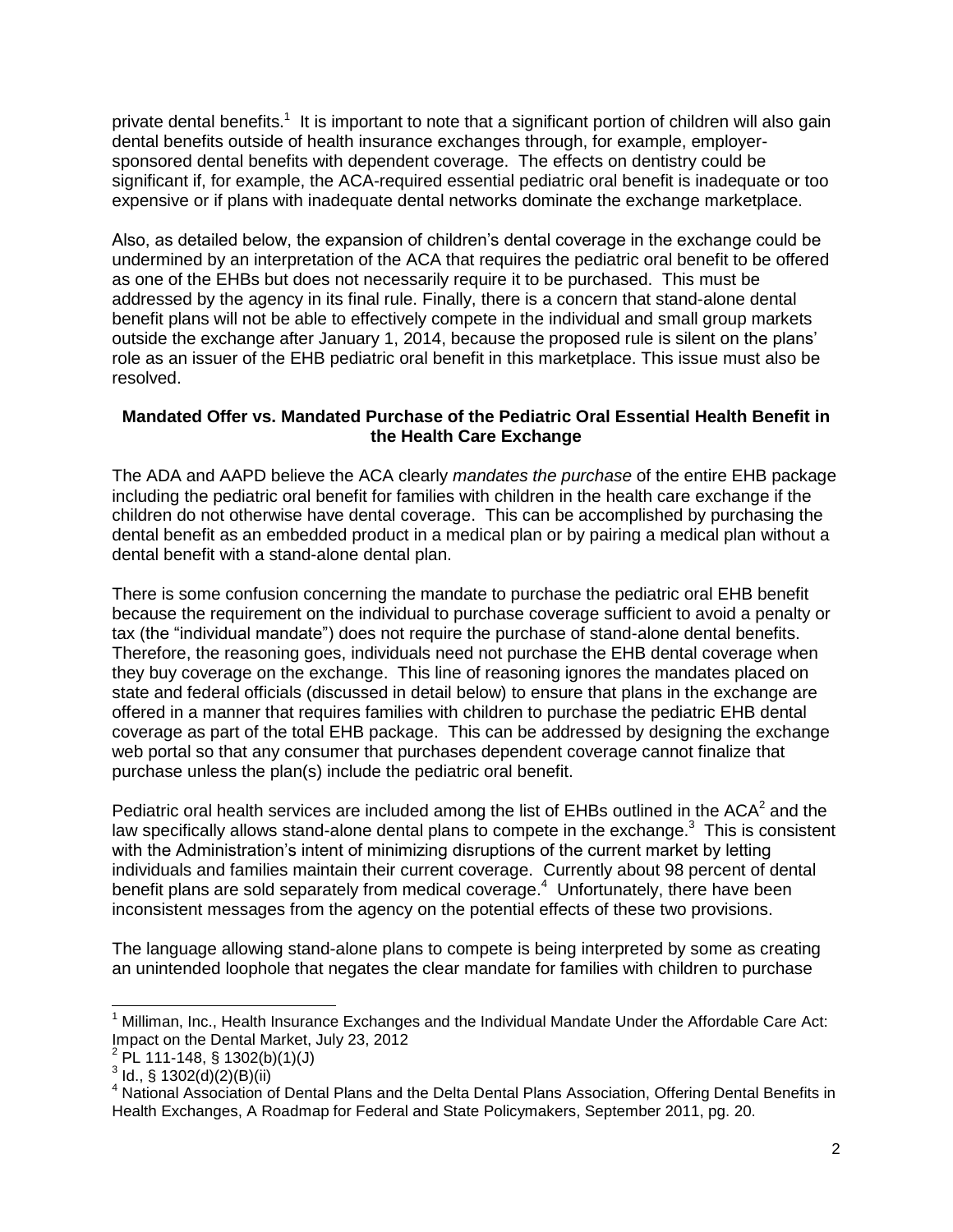the EHB pediatric oral benefit. This conclusion has been reached by some because of a disconnection between the "minimum essential coverage" requirement placed on individuals (known as the "individual mandate") and the requirement placed on individual and small group plans (both inside and outside the exchange) to meet the "qualified health plan" (QHP) standard. To meet the individual mandate requirement, the individual need only purchase minimum essential coverage, which does not include coverage by stand-alone dental plans.<sup>5</sup> On the other hand, the QHP standard requires all individual and small group plans (both inside and outside the exchange) to offer the total EHB package, including the pediatric oral benefit. The one exception is that medical plans in the exchange do not have to offer the EHB pediatric oral benefit if a separate dental benefit plan option is available, and the medical plan will still be deemed a QHP. This creates an opportunity for an individual to purchase a medical plan without the pediatric oral benefit in the exchange and not be penalized for failing to meet the individual mandate.

In individual and small group markets inside (and outside) of the exchanges, obtaining minimum essential coverage means obtaining a qualified health plan which contains all of the essential health benefits. An individual's mandate to purchase coverage may be different, but that does not affect the ACA-established separate rules for the operation of exchanges. *If the individual comes to the exchange to purchase coverage, the individual must play by the exchange's rules.*

Allowing some medical plans to opt out of the EHB pediatric oral benefit is merely an administrative accommodation so that dental benefit plans can truly compete in the exchange. The intent of the administrative accommodation is to avoid redundancy, not to undermine the EHB package. This interpretation is supported in a Senate colloquy in which one of the amendment's sponsors, Senator Debbie Stabenow (D-MI), stated "The amendment ensured that stand-alone dental policies may fulfill the requirements of the Essential Health Benefits Package when **paired** with a qualified health plan covering all benefits other than pediatric oral health services within the exchange."<sup>6</sup>

Several states that have taken the lead on ACA implementation agree that EHB pediatric oral benefits must be purchased. For example, in Washington, the Office of the Insurance Commissioner (OIC) told the exchange that, beginning in 2014, the OIC could not certify an insurance plan unless it contained all 10 EHBs. If the exchange had decided to only make pediatric dental a mandated offer, OIC would not have been able to certify any of the medical insurance plans that did not include all 10 EHBs. With this in mind, the Exchange Board of Directors decided to make pediatric dental a mandated purchase.

In California, exchange officials are requiring bidders to propose products and rates that include and exclude the EHB pediatric dental benefit. In communications with their state officials, the California Dental Association asserts the EHB pediatric dental benefit must be purchased by families with children, but also suggests the state provide flexibility for childless adults. This allows such adults to purchase products that meet their needs in a cost-effective manner. This is important because they will make up a great number of the "young invincibles" whose engagement in the exchange will be critical to its success.

Clearly, there is ample precedent that state officials establishing exchanges are interpreting the ACA to require the purchase of the pediatric dental EHB benefit. This is a wise public policy decision, as well. An analysis conducted by the ADA's Health Policy Resources Center

l

 $5$  PL 111-148, § 1501(b)

 $6$  157 Cong. Rec. S5974 (daily ed. Sept. 26, 2011) (emphasis added)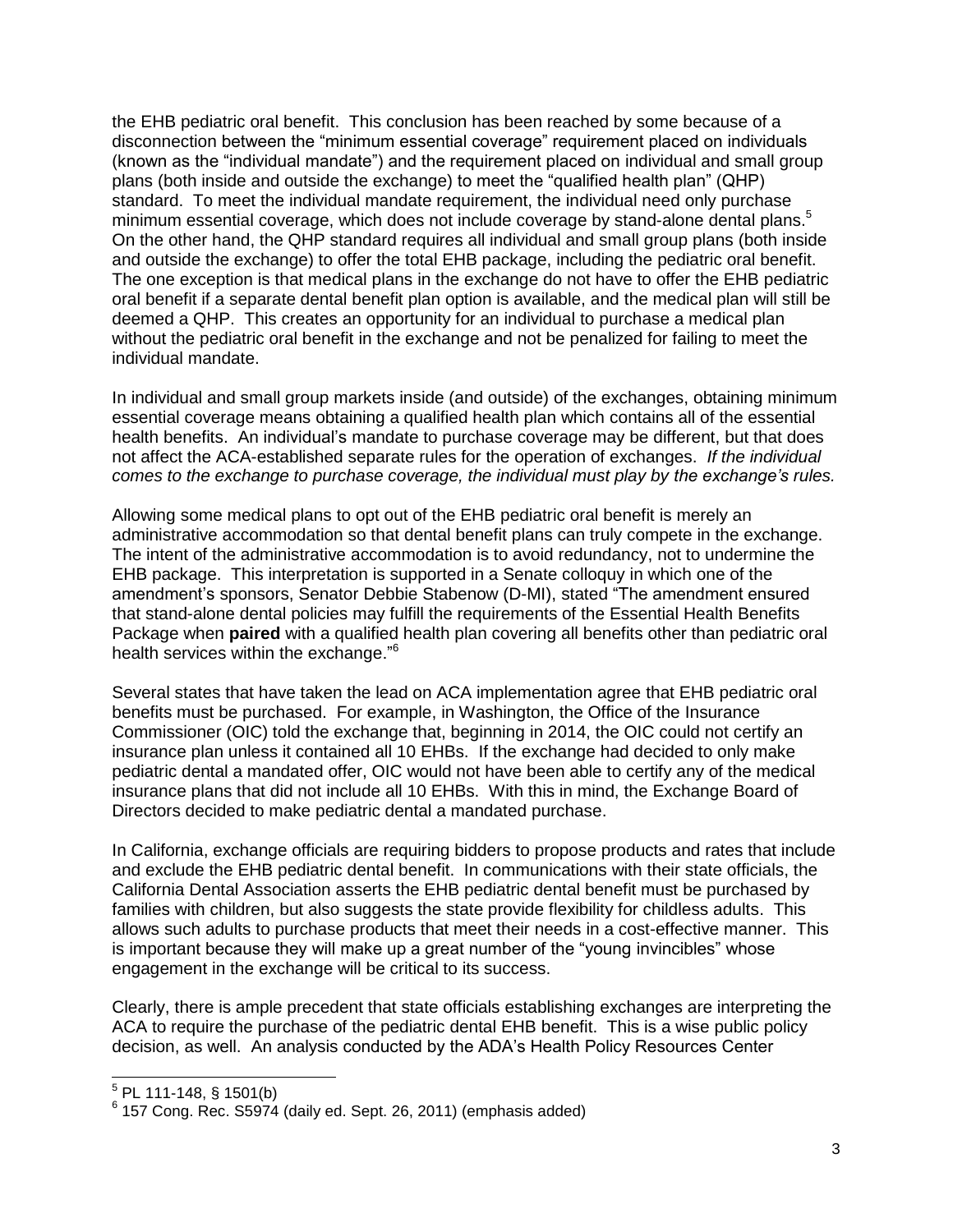indicates that children with private dental insurance are about 25 percentage points more likely to have at least one dental visit than children without coverage.<sup>7</sup> Also, private dental insurance coverage among children has declined from 57.3 percent in 2001 to 48.8 percent in 2010.<sup>8</sup> Regular dental visits are an important component of ensuring good oral health and ultimately controlling health care costs through the application of preventive measures.<sup>9</sup>

We strongly urge the agency to direct officials (federal and state) setting up an exchange to require families with children to verify that they have the children's EHB dental coverage before they can finalize the QHP purchase in the exchange. At a practical level, this could be designed through the exchange web portal so that any consumer that purchases dependent coverage cannot finalize that purchase unless the plan(s) include the pediatric oral benefit. The ADA and AAPD believe this would be consistent with the intent of the ACA.

# **EHB Benchmark Plan Standards**

## Definition of pediatric services

The proposed rule seeks to codify a "child-only" medical coverage standard in §147.150(c) for individuals seeking child-only coverage to individuals who "have not attained the age of 21." The proposed definition of "pediatric services" for the purposes of the oral health and vision benefit is up to 19 years of age, though states have the ability to increase it to 21.

We believe that pediatric oral health services should be available to individuals up to age 21. Based on an analysis of the Medical Expenditure Panel Survey (MEPS) data, utilization among children declines steadily from age 8 through 21, and there is particularly a sharp decline between the ages of 18 and 21. Extending coverage through age 21 may mitigate some of this decline in dental utilization.

This age limitation would be consistent with services covered under a "child-only" medical plan and aligns with the age range currently being used to develop dental quality measures by the Dental Quality Alliance.<sup>10</sup> The different age limitations may create confusion for consumers and dental providers if there is inconsistency within the same benefit plan, such as a medical plan with an embedded pediatric oral benefit. The inconsistency may also create an unlevel playing field depending on the way the pediatric oral benefit is purchased. Adoption of a uniform age limit up to age 21 in lieu of leaving the decision to the states will avoid disruptions and disparities in the marketplace.

### Benchmark plan options and supplementation

The proposed rule and December 16, 2011 bulletin issued by the agency recognize that many benchmark plans may not contain all 10 EHB categories and specifically have addressed the need for supplemental coverage for pediatric oral and vision services. The proposed rule

 7 2000-2009 Medical Expenditure Panel Survey (MEPS)

<sup>&</sup>lt;sup>8</sup> 2001 and 2010 MEPS

<sup>&</sup>lt;sup>9</sup> Cigna. Improved health and lower medical costs: why good dental care is important, a white paper [Internet] 2010 [cited 2012 Dec 12]. Available from: [http://www.cigna.com/assets/docs/life-wall](http://www.cigna.com/assets/docs/life-wall-library/Whygooddentalcareisimportant_whitepaper.pdf)[library/Whygooddentalcareisimportant\\_whitepaper.pdf.](http://www.cigna.com/assets/docs/life-wall-library/Whygooddentalcareisimportant_whitepaper.pdf)

<sup>&</sup>lt;sup>10</sup> The Dental Quality Alliance (DQA) is an Alliance of professional organizations, the dental benefits and health plan industry, federal agencies, non-dental stakeholders, and a public member. The mission of the DQA is to advance performance measurement as a means to improve oral health, patient care and safety through a consensus-building process.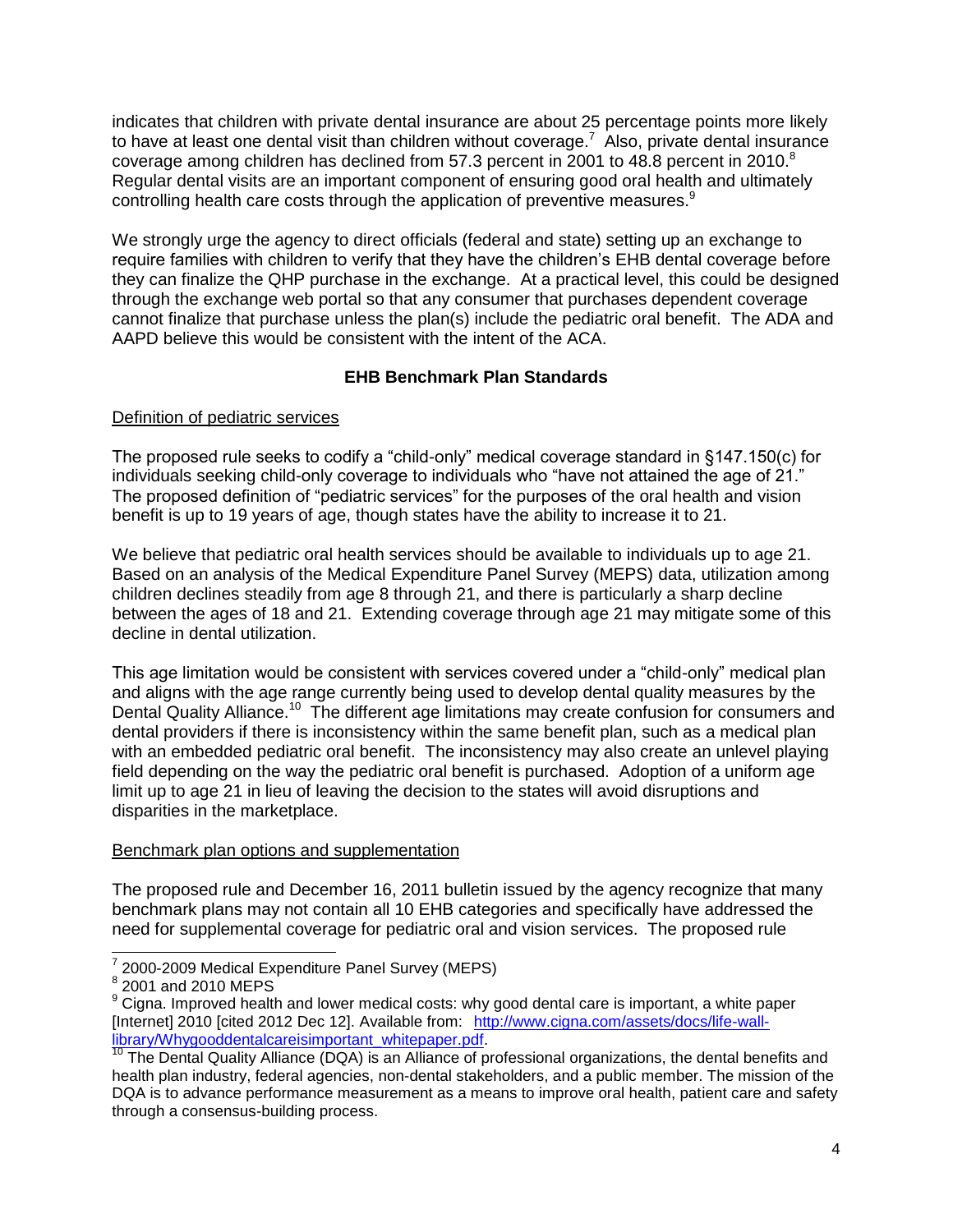provides further clarification that the options states may choose to supplement pediatric oral coverage are: 1) the Federal Employee Dental and Vision Insurance Program (FEDVIP) plan with the largest enrollment (MetLife High option) or 2) a state's separate CHIP program. Both options provide a range of services, including preventive services, appropriate for the pediatric population.

What remains unclear is the trigger mechanism that requires states to add the supplemental coverage. The rule states "…that to the extent that the default base-benchmark plan option does not cover any items and services within an EHB category, the category must be added by supplementing the base-benchmark plan." We believe it is possible for a state to select a benefit package that is so minimalist that it is inconsistent with the intent of the ACA. For example, Utah has chosen a benchmark medical plan option with an extremely limited pediatric oral benefit. According to the benchmark plan information available on the agency's website, Utah has chosen the Public Employee's Health Program, Utah Basic Plus plan. The pediatric oral benefit provides for only a "dental check-up" that includes coverage for periodic oral exam fees, twice per year. At this time, Utah has not identified additional plans to supplement the EHB categories.

We request that states be allowed to supplement the pediatric oral health benefit if the benchmark plan does not contain an array of dental services appropriate for the pediatric population. Dental disease is highly prevalent among children and is preventable. The need for access to dental services was recognized when a requirement was included in the Children's Health Insurance Reauthorization Act of 2009 (CHIPRA). CHIPRA requires CHIP programs to provide dental services necessary to prevent disease and promote oral health, restore oral structures to health and function, and treat emergency condition. This definition encompasses services that are recommended by evidence-based guidelines developed by the ADA and AAPD.

### **Covered Services**

The proposed rule expressly states an issuer may not include routine adult dental services and cosmetic orthodontia in the EHB package. The ADA and AAPD believe basic adult dental coverage is an important benefit. While we recognize that the EHB categories were established in the law, we suggest that the agency clarify that coverage for emergency adult dental services are permitted under this definition. Providing such services will help defray unnecessary costs associated with emergency room visits and hospitalizations. This is increasingly important as a recent analysis<sup>11</sup> covering years 1997-98 and 2007-08 showed that dental emergency department (ED) visits increased from 1.15 percent to 1.87 percent of total ED visits, with the largest increase among young adults aged 20 to 34.

Coverage for orthodontic services was referenced in the agency's December 16, 2011 bulletin in medically necessary situations. However, we believe the way this language is written in the proposed rule is confusing and should be clarified so that it is clear that the EHB pediatric oral dental benefit includes *medically necessary* orthodontic coverage. Thousands of children are born each year with craniofacial anomalies from birth defects that may impair their ability to eat and speak and children involved in accidents or other traumatic events may require orthodontic treatment to repair injuries. We request clarification that the EHB pediatric oral benefit includes

l

<sup>&</sup>lt;sup>11</sup> Wall T. Recent trends in dental emergency department visits in the United States: 1997/1998 to 2007/2008. *[J Public Health Dent.](http://www.ncbi.nlm.nih.gov/pubmed?term=Recent%20trends%20in%20dental%20emergency%20department%20visits%20in%20the%20United%20States)* 2012; 72(3):216-220.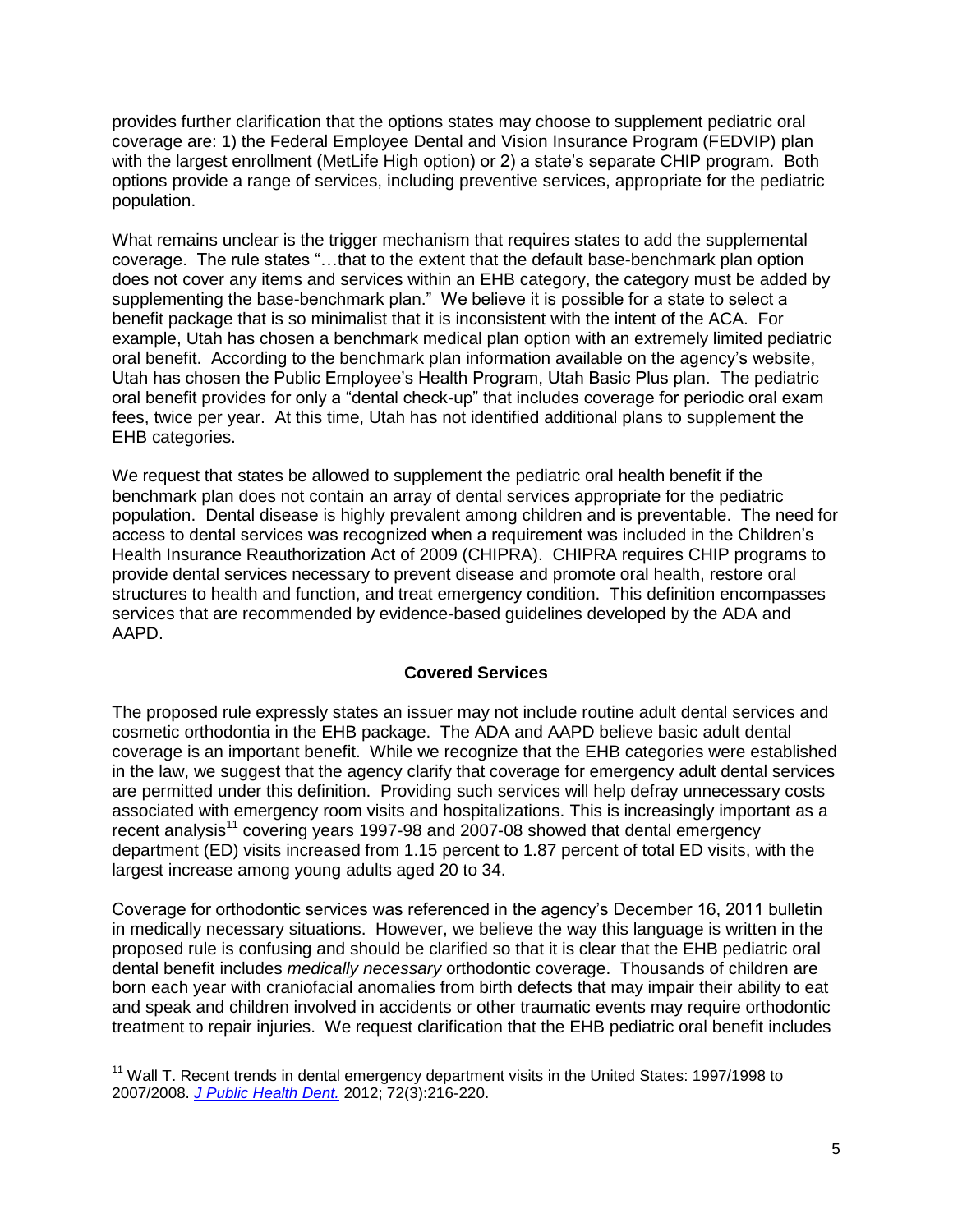medically necessary orthodontic coverage. Covering medically necessary orthodontia would also ensure children who move between public and private coverage would have access to continuity of care since Medicaid and many CHIP programs do provide this type of coverage.

State coverage mandates in place before December 31, 2011 may be included in a state's EHB benchmark plan without additional financial impact on the state. States are responsible for defraying 100 percent of the cost of additional mandates enacted after such date for plan years 2014 and 2015. The ADA and AAPD support this proposal as a common sense means of honoring a number of important state mandates in a manner that does not penalize state budgets or individuals and families that benefit from such mandates. For example, at least 35 states have adopted laws or regulations that address dentally-related (adjunctive) medical costs, emphasizing the importance and necessity of addressing this issue. Associated medical costs refers to the requirement that medical plans pay for hospitalization and related medical expenses, such as the administration of general anesthesia, when dental treatment is best performed in the hospital or an outpatient surgical facility. Children with special health care needs, including cognitive and physical disabilities, as well as children with extensive dental treatment needs may require treatment in such settings more frequently than other children. Allowing states to retain these mandates for the interim plan years will provide additional time for a consensus to be reached on a comprehensive set of benefits that appropriately serves all populations.

# **Dental Benefit Plans Competing Outside the Exchange**

As long as the benefits, costs, standards, and provisions of stand-alone and embedded plans are clearly stated, the ADA and AAPD believe that consumers will be able to make informed decisions that best meet their needs. However, we are concerned that stand-alone dental benefit plans will not be able to effectively compete in the individual and small group markets *outside* the exchange after January 1, 2014. The proposed rule is silent on the stand-alone plans' role as an issuer of the EHB pediatric oral benefit in this marketplace. Within the exchange, the ACA expressly allows stand-alone dental benefit plans to pair-up with medical plans that do not contain a dental benefit but are still deemed to be a QHP. Outside the exchange, all individual and small group plans will need to contain all ten EHB categories to meet the QHP designation, including the pediatric oral benefit.

Without further clarification from the agency, the EHB pediatric oral benefit in stand-alone plans would be superfluous in *all* cases. The insurance industry projects that absent regulatory clarification over 43 million people that now have separate dental policies through 1.65 million small businesses will have their current dental coverage disrupted.<sup>12</sup> As a result, many families may be forced to give up the doctor of their choice, which is inconsistent with one of the Administration's underlying tenets of the ACA of allowing Americans to keep the coverage they currently enjoy.

To address this, our organizations recommend that the agency require any medical plan with the EHB pediatric oral benefit participating as a QHP outside the exchange also offer a companion plan without the EHB dental package. The companion plan would be identical in every respect except for the dental benefit. The agency should also make clear that if the plan being purchased is for a family with children then the medical QHP without dental benefits must be paired with a stand-alone dental benefit plan to ensure all 10 EHB categories are met. This approach has the added advantage of allowing individuals without children to purchase a plan in

l <sup>12</sup> NADP Issue Brief, April 2012